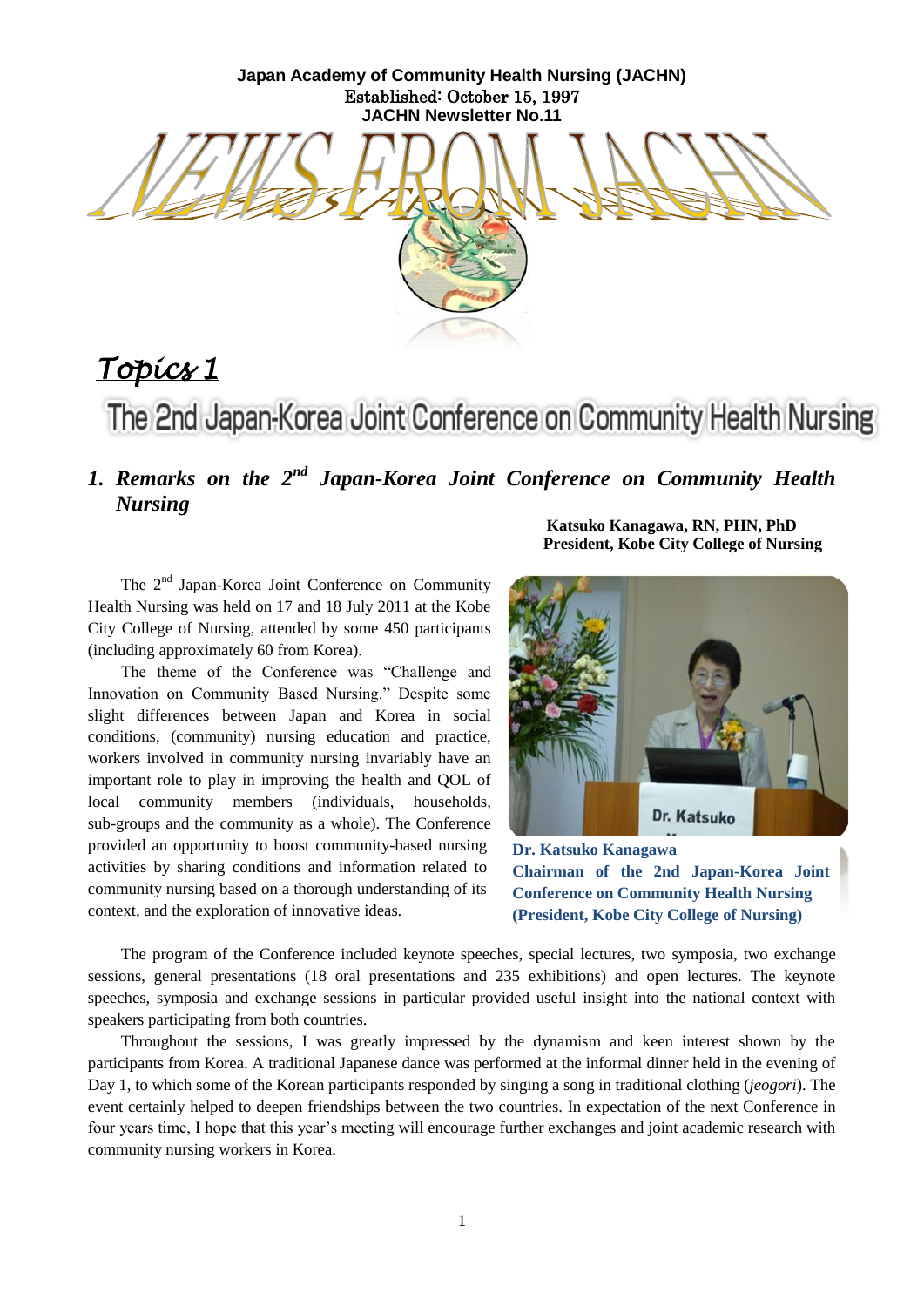## *2. Outline of Keynote Speeches*

As a speaker from the Japanese side, I presented the major challenges and future prospects for community-based nursing activities from a broad perspective, encompassing

the so-called public health nursing which focuses on preventive services for local community members, home nursing care activities for patients at home and their families, and industrial/school nursing for local employees,



schoolchildren and their families, all in the context of an ageing society with a falling birth rate. In my presentation, I also made some recommendations regarding: (i) the importance of the process for exploring and identifying issues facing the local community (community nursing diagnosis) and the necessity of its further development; (ii) the need for talented individuals who are interested and participate in community-based nursing activities; (iii) the development of community-based nursing methods and techniques; and (iv) the need to accumulate and verify the findings of research that contributes to community nursing.

Professor Yun of the SNU College of Nursing made a speech on behalf of the Korean participants. She suggested that public

health and community nursing activities in Korea both integrate nursing and public health sciences for the promotion and maintenance of people"s health, with a slight difference in definition: the former activities cover the community as a whole while the latter are intended for individuals, families and groups. Thus, community-based nursing activities seem to be geared toward the needs of patients and their families. Indeed, Professor Yun stressed the provision of care in the acute and chronic setting as well as integrated, ongoing services as practical activities, which gave me the impression that community-based nursing in Korea represents an extension of hospital nursing to the local community. Major challenges in Korea included the reduction of ill health and inequalities in health, support for long-term care, health action and education to prevent metabolic syndrome, and cost effectiveness.

The keynote speeches pointed to the ever-increasing needs for community-based, holistic nursing activities. Such activities would entail the participation of community members, coordination with other actors, intervention study (rather than descriptive study), action research, health care system research and many other tasks at the national, regional and international levels.





**Staff of the Secretariat for the Japan-Korea Joint Conference on Community Health Nursing**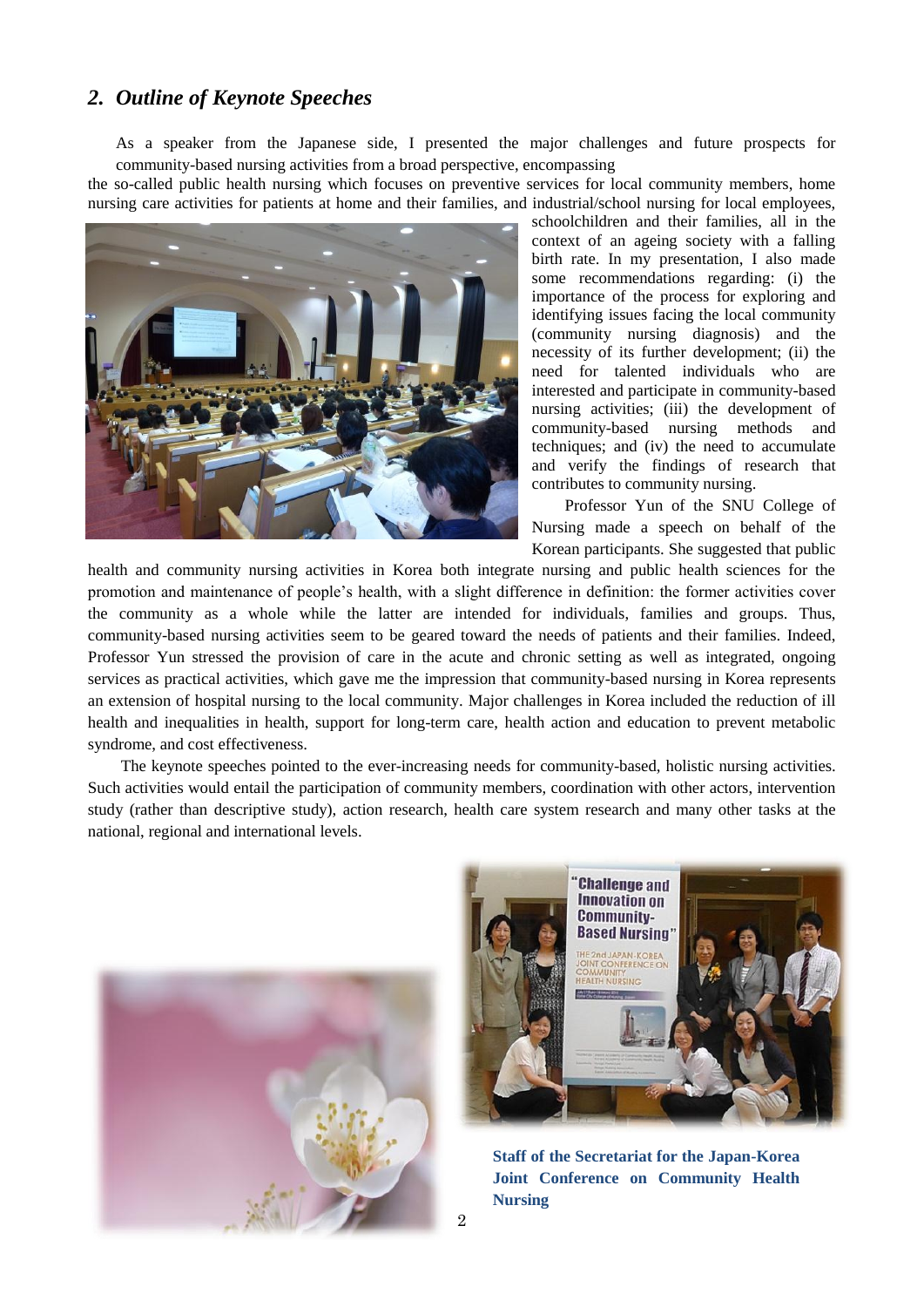**Etsuko Tadaka, RN, PHN, PhD Yokohama City University**

The theme of symposium 1 was "Strategies for Effective Community Development for Health Promotion'.

 The purpose of this symposium was to discuss effective strategies, methodologies, challenges, and prospects for community development, based on the report of pioneering work in Japan and Korea in order to further health promotion. The moderators were Dr. Hosihn, Ryu (Korea University) and Dr. Etsuko Tadaka (Yokohama City University).

First speaker, Dr. Junko Omori (St. Luke's College of Nursing, Japan) presented the theme of "Development of Strategies for Healthy Community Building through Accumulation of Evidence' in which, discussed the development of a health promotion program to encourage interaction among community peers, esp. for women in their 50s and 60s living in a new residential area, from the culture that underlies their daily lives.

Second speaker, Ms. Eiko Uchino (Public Health Department, Kobe City, Japan), presented the theme of "Future Scheme of Community-Based Nursing from Experiences of the Great Awaji-Hanshin Earthquake." in which, reported a health risk management scheme called "Kobe Model", the collaboration with municipal public health nurses and community residents, developed after the Great Awaji-Hanshin Earthquake Disaster on January 17, 1995,

Third Speaker, Dr. Insook Lee (Seoul National University, Korea) presented the theme of "Strategies for Effective Community Development for Health Promotion in Korea: Comprehensive visiting health care services for vulnerable population in community, in which, discussed the national health promotion project in Korea, "New Health Plan 2010," to secure "healthy life expectancy" and "the equity of health." Especially, the "Tailored Visiting Health Care Service" on the vulnerable population, and their effects on the subjects and their communities.

And last speaker, Dr. Soon Ok Yang (Hallym



University, Korea) presented the theme of 'Strategies for Health Promotion of the Public Health Care in Korea. She reported that two government system of health promotion, one is the central government to set up the basic operative principles for health promotion and the other is the local governments to implement specific plans according to the principles. And they are formulated for systematic health promotion services in Korea.

Through the symposium1, We found out that we mutually have the same values for community development for health promotion based on the philosophy of community health



nursing between Korea and Japan, and also that we have the unique strategies, methodologies, and the challenges to health promotion based on each culture, history, system, and community of Korea and Japan.

 The moderators would like to express our great appreciation to the speakers and all the persons concerned in this successful symposium.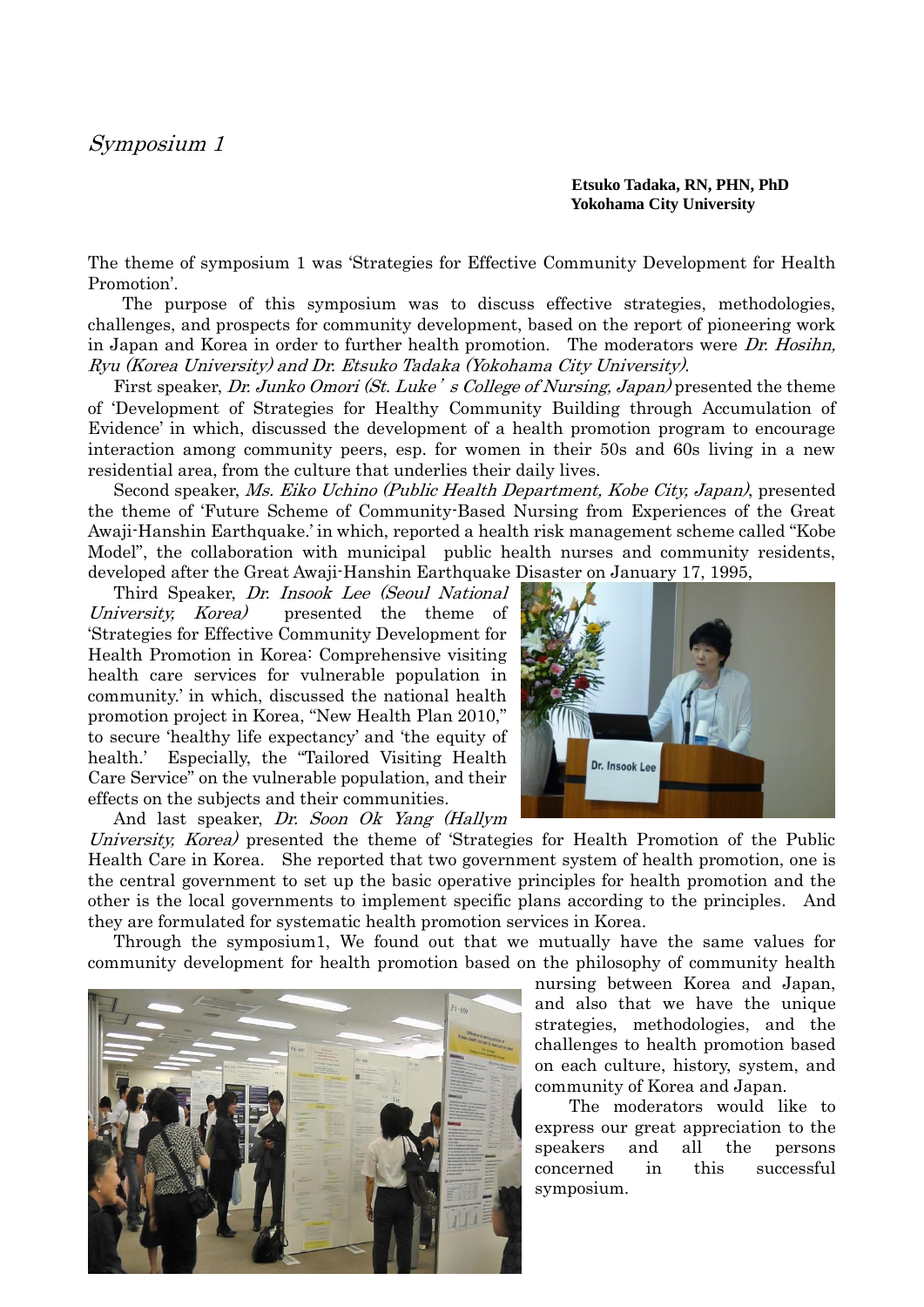## *Symposium* Ⅱ*: Distinguishing Activities of Community-based Nursing*

#### **Ayumi Kono, RN, PHN, PhD.**

### **School of Nursing, Osaka City University**

The aim of this session is to discuss the development and outlook of community-based nursing practice in light of its expanding role. Discussion will be in reference to four valuable reports of distinctive community-based nursing practice.

Dr. Kaoru Konishi, RN, PhD, Professor of Showa University, previously presented "Creation a culture of patient safety in "Nanbyo" care: Community-based nursing practice". Nanbyo is a Japanese-specific term for diseases such as ALS or Parkinson diseases, for which no cause or treatment has been identified and consequently are associated with a significant burden to patients and their family members. An effective interdisciplinary community-based team care approach has been suggested to support patient autonomy and assure patient safety.

Mr. Takashi Kawazoe, RN, and CEO of Carepro INC previously spoke on the "Challenge and perspective of community based one coin health check". Approximately 40% of Japanese do not attend for regular health check-up, regarding it as a bothersome or expensive task. The One coin health check campaign was launched, which provided people without health insurance the option of having a low-cost blood test for only 500 yen. So far, more than 60,000 people have already utilized this service. It is important to continually reconsider and reassess the ongoing needs of community care in order to create innovative nursing practices.

Dr. Chungnam Kim, RN, PhD, Professor of Keimyung University lectured on "The innovative community nursing centers in Korea". With an increasing emphasis on holistic care, Parish Nursing Centers in Korea have provided an innovative health delivery program through several church-based communities. Continued collaboration with Asian nurses will enable better standards and strategies of health care delivery, and improve on quality of care in our parish communities.

Dr. Kyung Ja June, RN, PhD, is a Professor of Soonchunhyang University and spoke on "Looking back on the past 30 years: role and function of community health practitioners in rural and remote area in Korea". Community health posts in regional and rural areas of Korea are strategically located within 30 minutes of most residents in these communities, and served by nurses as Community Health Practitioners. They provide several types of care including clinical, health promotion and long-term combined care. The innovative roles and functions of such community health practitioners provide an opportunity to explore the community-based characteristics of these centers and how they adapt to changes in social care needs.

This session has prompted us to respond sensitively to the rapidly changing needs of the community, which can also be defined as a social network of interacting individuals, and promote innovative nursing practices to further improve the current system of care of the nursing discipline.

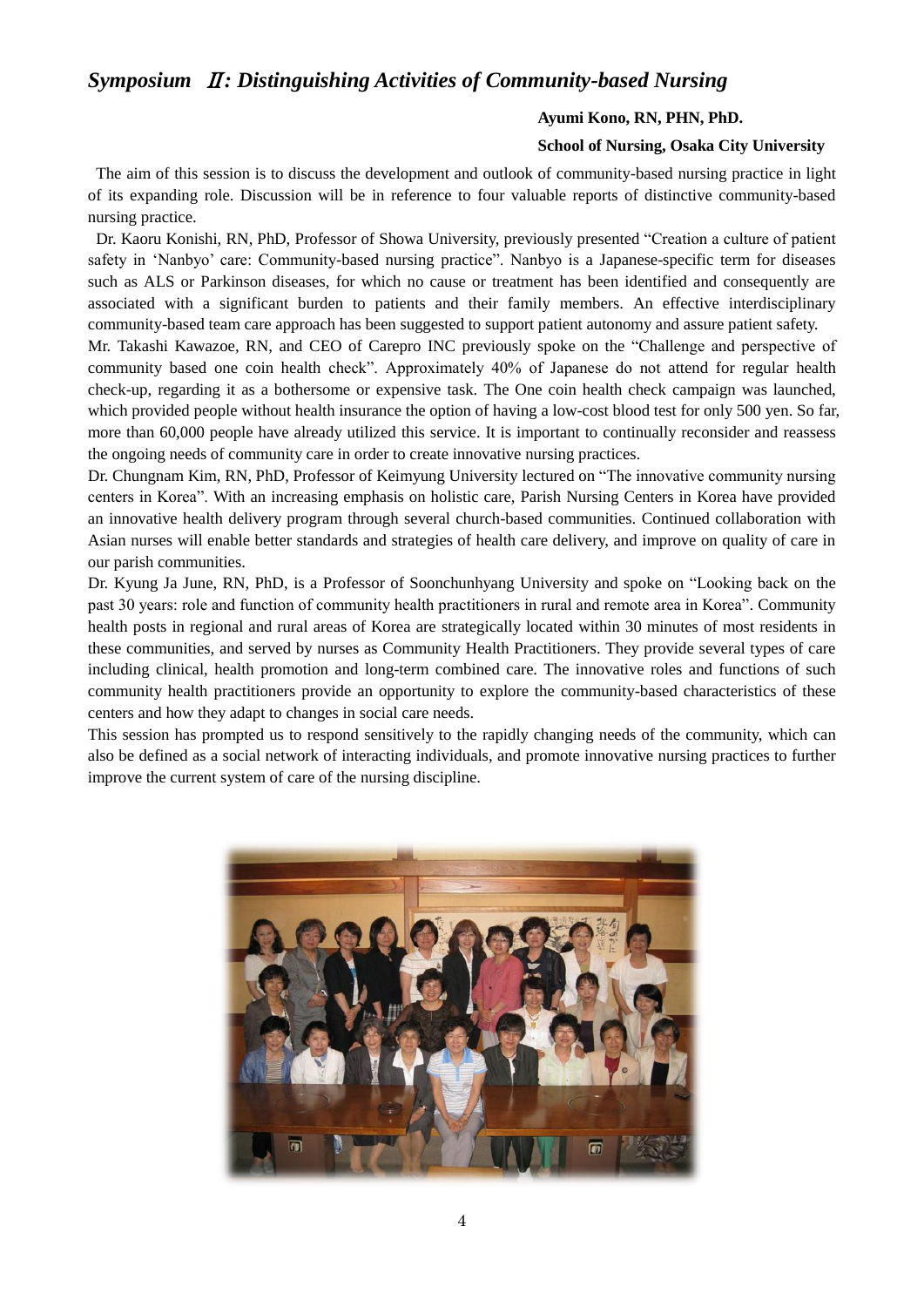### *Reports on Information exchange 1: Supporting the infirmed elderly and their families dwelling in the community under long term care systems within Japan and South Korea*

### **Reiko Okamoto, RN, PHN, PhD Graduate School of Health Sciences, Okayama University**

Kwangsoo Yoo (Chonbuk National University) and I were facilitators for this session. We had about sixty participants. The first speaker was Ms. Toyomi Horii, who is President of NPO Minakuchi. Her theme was "The Issues of Long Term Care System and the Role of Community Health Nurses in Japan". And the second was Dr. Jung Soon Kim, who is a professor at College of Nursing, Pusan National University. Her theme was "The Korean Long-term Care Insurance and Actual Condition of In-home Long term Care for the Elderly".

In this session, we found that the Japanese and Korean long-term care insurance schemes have much in common: home services are made available to users in accordance with the identified level of need for care and



the low percentages of people using visiting nursing care. However, we also identified differences between the two schemes. The Japanese scheme incorporates systematic preparation of care plans by care managers and the provision of care prevention benefits involving public health nurses and social welfare counselors, which is not the case in Korea. Conversely, the Korean scheme differs from the Japanese scheme in that it provides cash benefits. Japan and Korea still need to learn from each other in order to ensure a healthy long-lived society in both countries.

Thanks to all participants of the session.

*Reports on Information exchange 2 : Strategy of Public health nursing action on Child health: Collaboration with related Agencies*

> **Mikiko ITO, RN, PHN, PhD Dept. of Health Promotion Science, Faculty of Health Science, Graduate School of Medicine, Osaka University**

In Hyae Park and I were facilitators for this session. We had about thirty participants.

The first speaker was Ms. Mi-Lan Han, who is President of Korean Health Teacher"s Association, School Health Teacher of Ewha Girl"s High School. Her theme was "Korean School Healthcare, Focusing on the School Health System and Education." And the second was Dr. Masae Ueno, who is a professor at Osaka Prefecture University. Her theme was "Maternal and Child Health Activities with Health and Welfare Agency, Focusing on the System."

The session themes were broad, so there was not enough discussion, but the referral questions became the main part of discussion. For future planning, we had better focus more on the specific topic or narrow the vision for a deeper exchange. Korean- Japanese Translators were debuted of the international conference, and they did their very best. And Thanks to all participants of the session.

[Picture]

With Korean delegates after the session

2nd row: Prof. Ueno; the second person from left, and Ms. Han; the third, Third row: Dr. Park: the forth from left and I was the second.

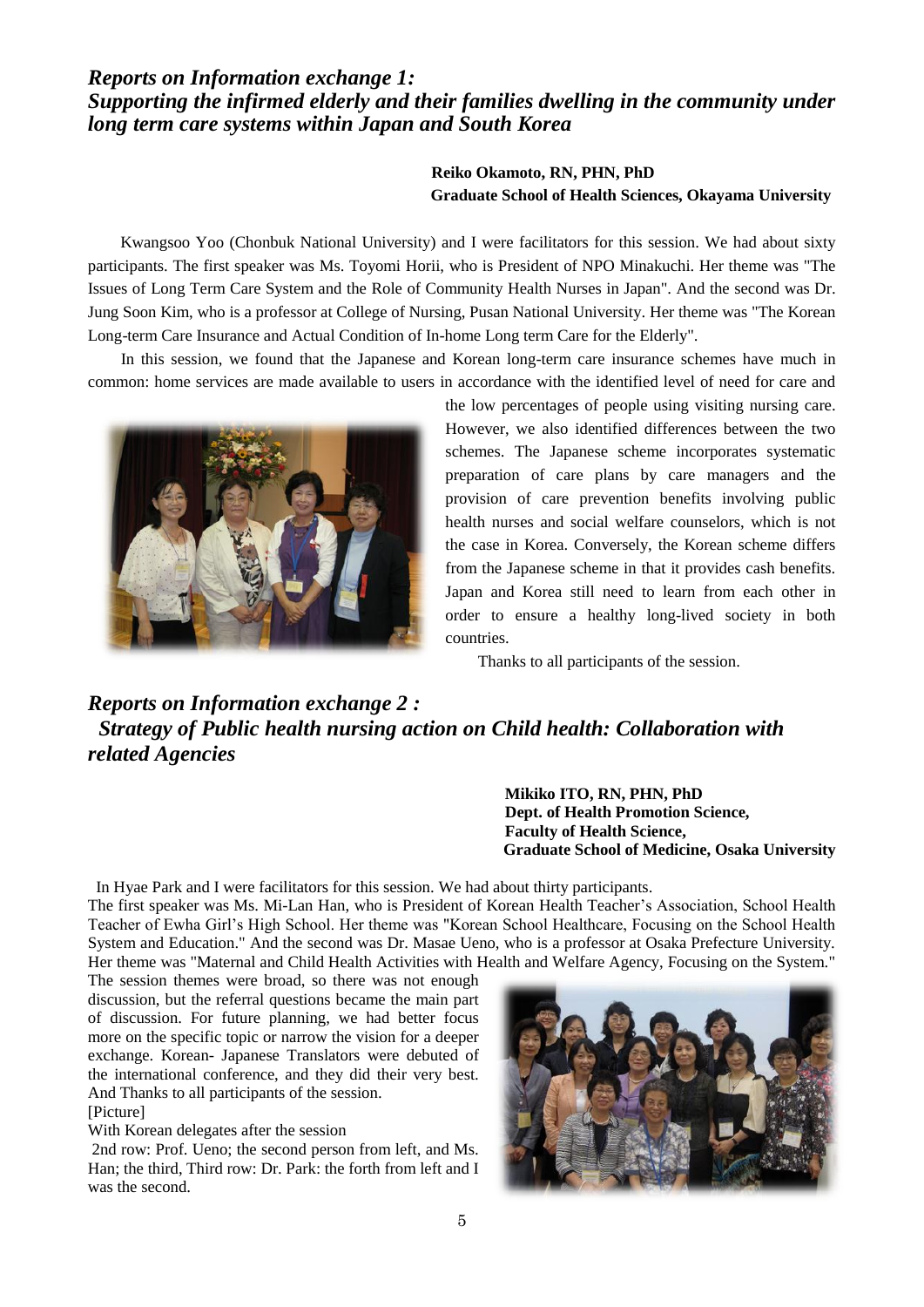# The 2nd Japan-Korea Joint Conference on Community Health Nursing -Awarding of prizes to the excellent presentations



1.

Development and Evaluation of an Undergraduate Nursing Educational Program for Community Health Risk Management –Focused on People in Need of Aid during Disasters. Yuka Dai, Etsuko Tadaka, Yuki Imamatsu, Waka Itoi, Chie Kawahara, Rie Yaguchi.(Nursing course

School of medicine,Yokohama City University)

### 2.

Support Groups for Families Living with Persons who Suffered from Traumatic Brain Injury: Activities of a Japanese Public Health Center.

Takako Miyata1, Ayumi Kuroda3, Shino Yamamoto3, Chisako Aisaka3, Saori Sakuraoka3, Jyunko Imamura3, Michiyo Hirano2, Mariko Kawaharada2, Kazuko Saeki2.

( <sup>1</sup>Graduate school of health science, Hokkaido University, 2Faculty of Health Sciences, Hokkaido University, 3Tomakomai Public Health Center)

3.

A Study of the Correlation between Dependency and Social Support of Vulnerable Elderly. Ji Eun Kim, In sool Lee. (College of Nursing Seoul National University)

# *Let's interview, Ms. Yuka Dai who got "In Gratitude for the Poster Award"*



Dear Mr./Ms. ………,

First, I would like to sincerely thank you for honouring me with the Poster Award.

In my presentation, I addressed health crisis management, a subject that is difficult to learn by experience whether in the classroom or on the job. Yet, it is an essential skill for public health nurses, enabling immediate assessment of the situation as well as flexible judgment and behaviour, and has become even more important since the Great East Japan Earthquake on 11 March 2011.

We have therefore developed a simulation-based program to learn through

experience and facilitate the acquisition of health crisis management skills. The program may be summarized as follows.



**Yuka Dai Dept. of Community Health Nursing, Graduate School of Medicine, Yokohama City University**

The program consists of two components. The first stage, "community assessment at the time of disaster", involves predicting what will happen when a disaster occurs, taking account of the characteristics of the local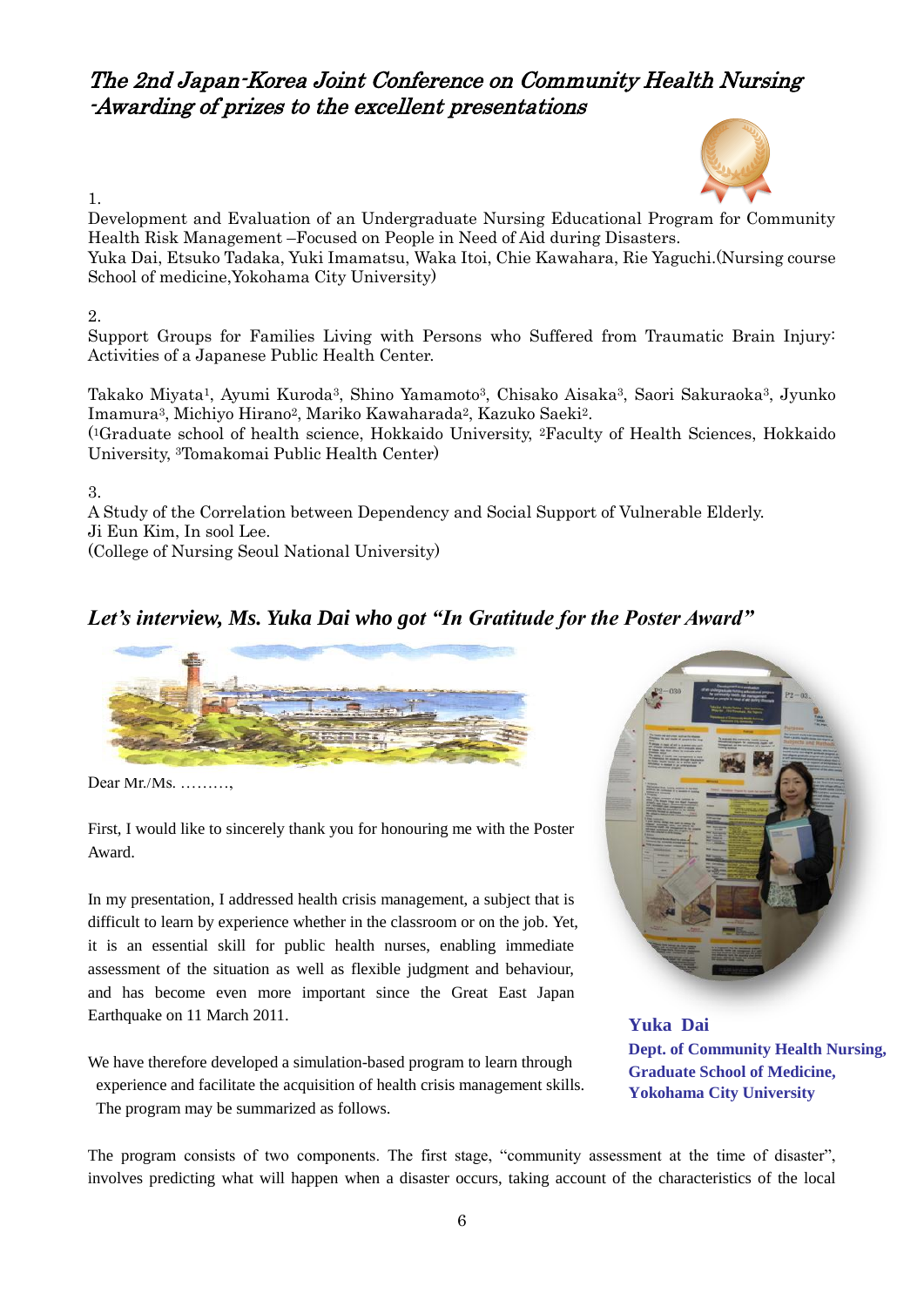community. The second stage, "support for those who need help at the time of disaster", considers activities in various phases, building on typical scenarios developed in the first stage. At this second stage, we identify model communities in readily-accessible areas around the university and present the students with actual issues and situations in small steps. This links their practical training with solving the issues. The teaching staff held many meetings and model simulations to create this program.

I know that many educational institutions already run experimental lectures and seminars on health crisis management, so it is a great honour to receive this award in recognition of our initiatives. However, our program is still only in its second year and still has much room for improvement. I therefore hope that the program will pave the way for friendly competition among educational and healthcare institutions, so that creativity in education and training may be shared.

*The3 nd Japan-Korea Joint Conference on Community Health Nursing* 



*will be held in Korea!*

# *Topics 2*

## *The Latest News; Building an international network of public health nurses*

#### **Reiko Okamoto**

### **Chief of Committee for Promoting International Exchange Activities**

The International Council of Nurses (ICN), established in 1899, is a federation of more than 130 national nurse associations, representing more than 13 million nurses worldwide. It organizes a Quadrennial Congress and intersessional Conference meetings. Currently, the ICN has 13 formal networks on various topics such as nursing education, research and HIV/AIDS. Congress meetings have provided opportunities for improving those networks, both quantitatively and qualitatively.

Apart from the ICN, midwife associations have established their own forum, the International Confederation of Midwives, because many countries have separate licensing systems for nurses and midwives. However, few countries have established separate national licensing systems for clinical nurses and public health nurses despite the rising demand for public health nurses with advanced skills increasingly required for public health activities following the outbreak of emerging infectious diseases or for the prevention of lifestyle-related diseases. Against this backdrop, active efforts have been made to build an international network of public health nurses, led by the UK, Japan and other countries with a PHN licensing system.

Specific initiatives include discussions on the objectives and method of building such a network in conjunction with the June 2009 Congress meeting in Durban, South Africa and the May 2011 Conference meeting held in the Mediterranean country of Malta. The Malta Conference saw the number of participating nations increase to eight: Norway, Hong Kong, Canada and Finland in addition to the original endorsing countries of the UK, Ireland, South Africa and Japan. A steering group composed of those eight countries will work towards the launch of the network at the ICN  $25<sup>th</sup>$  Quadrennial Congress in 2013, after securing support from existing national networks and nurse associations.